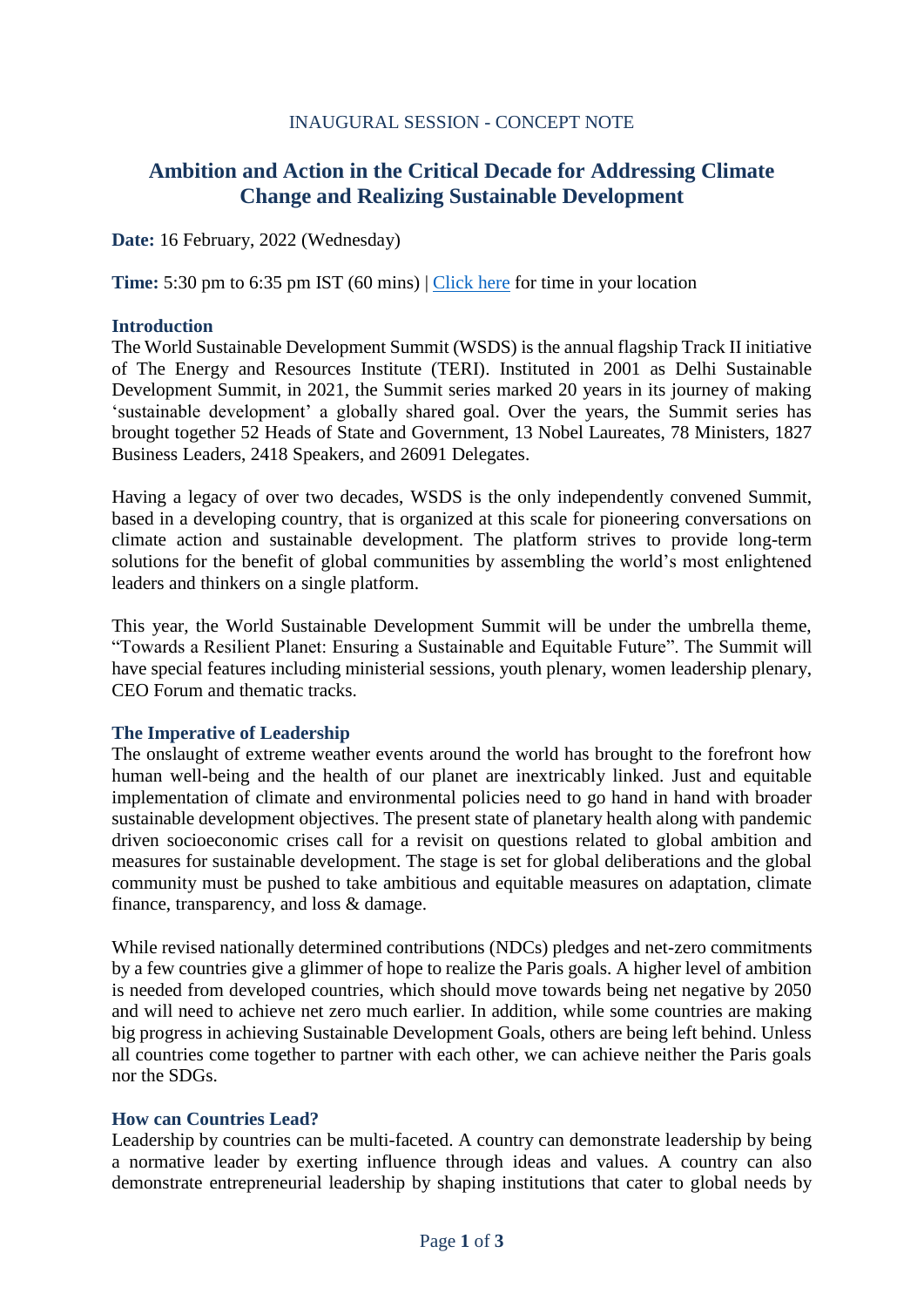recruiting constituents. A country can also demonstrate role model leadership by being an achiever in areas of common global goals. In this regard, the role of leadership in driving global action becomes crucial. By developing ambitious policies on climate action and sustainable development, a leader can forge a narrative that addresses the need for urgent action on a global level. Most importantly, leaders need to come together and work in a collective spirit.

### **About the Session**

The inaugural session of the World Sustainable Development Summit 2022 seeks to bring together world leaders together on one platform, in order to inform and inspire each other and rest of the world on how to move ahead on the road to sustainable development. Through this session, leaders are expected to set the vision and policy directions in the present decade for enhanced ambition and accelerated actions.

The inaugural session will have addresses by heads of state and government. When these leaders from various spheres come together and reflect upon their experiences, they build their own representations and incorporate new information into their pre-existing knowledge, thus giving a new direction to future policies and actions. Thus, the inaugural session and overall, the Summit itself, seeks to reinforce commitment and action at all levels to enhance ambition and urgency, which will create a more sustainable and equitable world for present and future generations.

## **Key Guiding Questions**

**[1]** We are living in a critical decade an action is needed now apart from the long-term commitments such as net-zero. What is needed to drive political action further?

**[2]** What are the constraints to scaling up of good practices and implementation in countries? How can these be overcome?

**[3]** Can you share some experiences from your country on climate action and sustainable development?

**[4]** What are your expectations from multilateralism in general and COP27 in particular?

#### **Format**

The session will start with Welcome Remarks by the Chairman of the Governing Council of TERI. This will be followed by an Opening Address which will then be followed by Keynote Addresses. The next segment will be the Inaugural Address by the Chief Guest. This will be followed by the announcement of 'Sustainable Development Leadership Award' and the acceptance speech by the Awardee. Finally the session will conclude with a Vote of Thanks by Director General, TERI.

### **Session Speakers**

#### *Welcome Address*

• Mr Nitin Desai, Chairman, Governing Council, The Energy and Resources Institute

### *Opening Address*

• Shri Bhupender Yadav, Hon'ble Minister for Environment, Forest & Climate Change

### *Keynote Addresses*